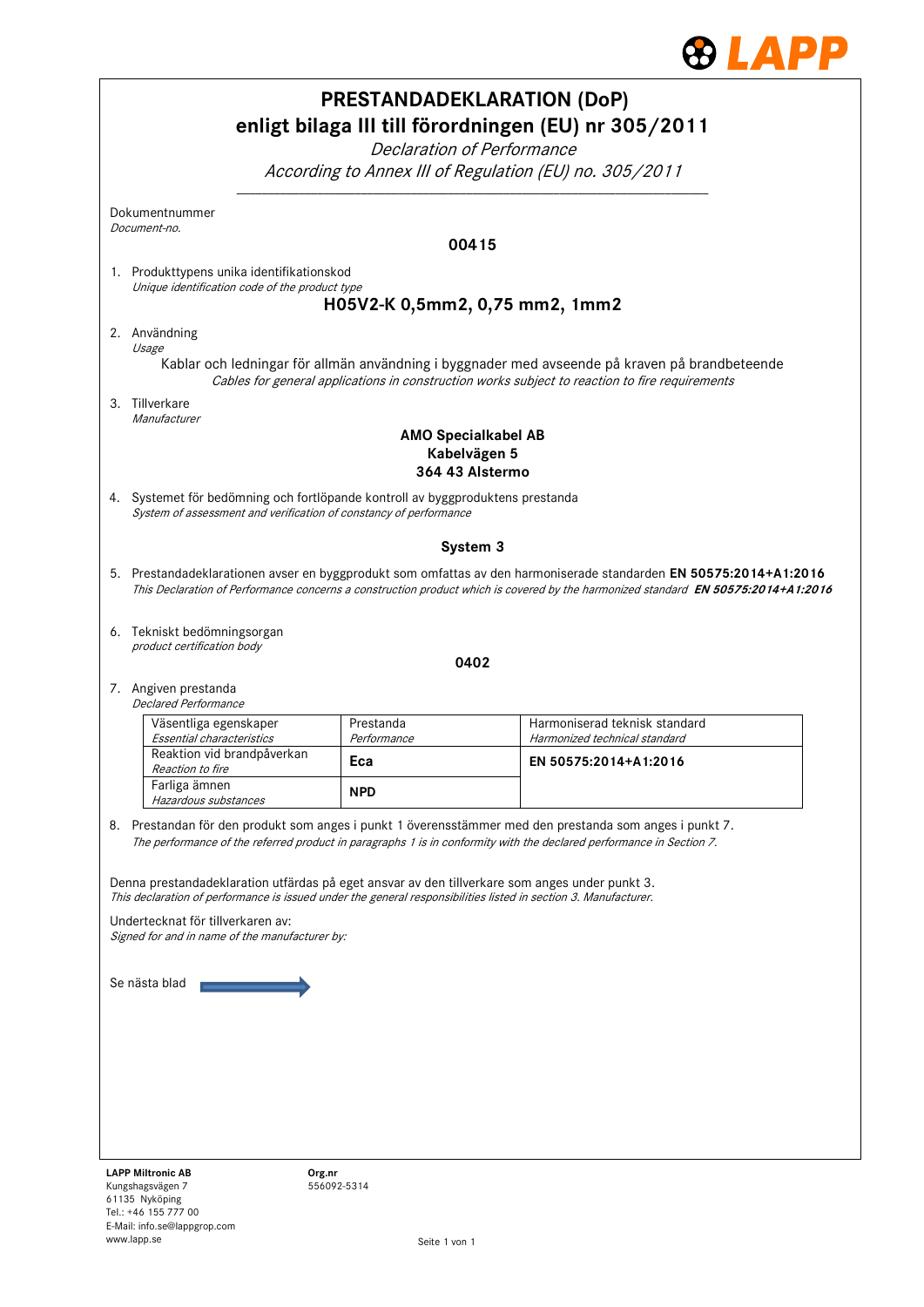

# $C \in$

### **DECLARATION OF PERFORMANCE (DoP)**

Acc. to EN 50575:2014+A1:2016 **7P20048-21-00415**

#### **Product**

| <b>Type</b>           | H05V2-K 0,5               |
|-----------------------|---------------------------|
| Unique identification | 00415                     |
| Batch no              | See label on the product  |
| Intended use          | Power supply in buildings |

| <b>Manufacturer</b>                                                                               | <b>Notified body</b>                                                                                   |
|---------------------------------------------------------------------------------------------------|--------------------------------------------------------------------------------------------------------|
| amo specialkabel AB<br>Kabelvägen 5<br>364 43 Alstermo<br>+46(0)481 50880<br>special@amokabel.com | SP Technical Research Institute of Sweden<br>Nr. 0402<br>Enligt System 3<br>(bilaga V del 1.4 för CPR) |

**Reaction to fire :**

*Eca*

*This declaration of performance is issued under the sole responsibility of the manufacturer .*

*Signed for and on behalf of the manufacturer by :*

Urban Sandberg, Technical manager *(Name and position )*

Alstermo, 2017-06-06

Alstermo, 2017-06-06<br>*(Place and date of issue )* The *Libean Sand Same*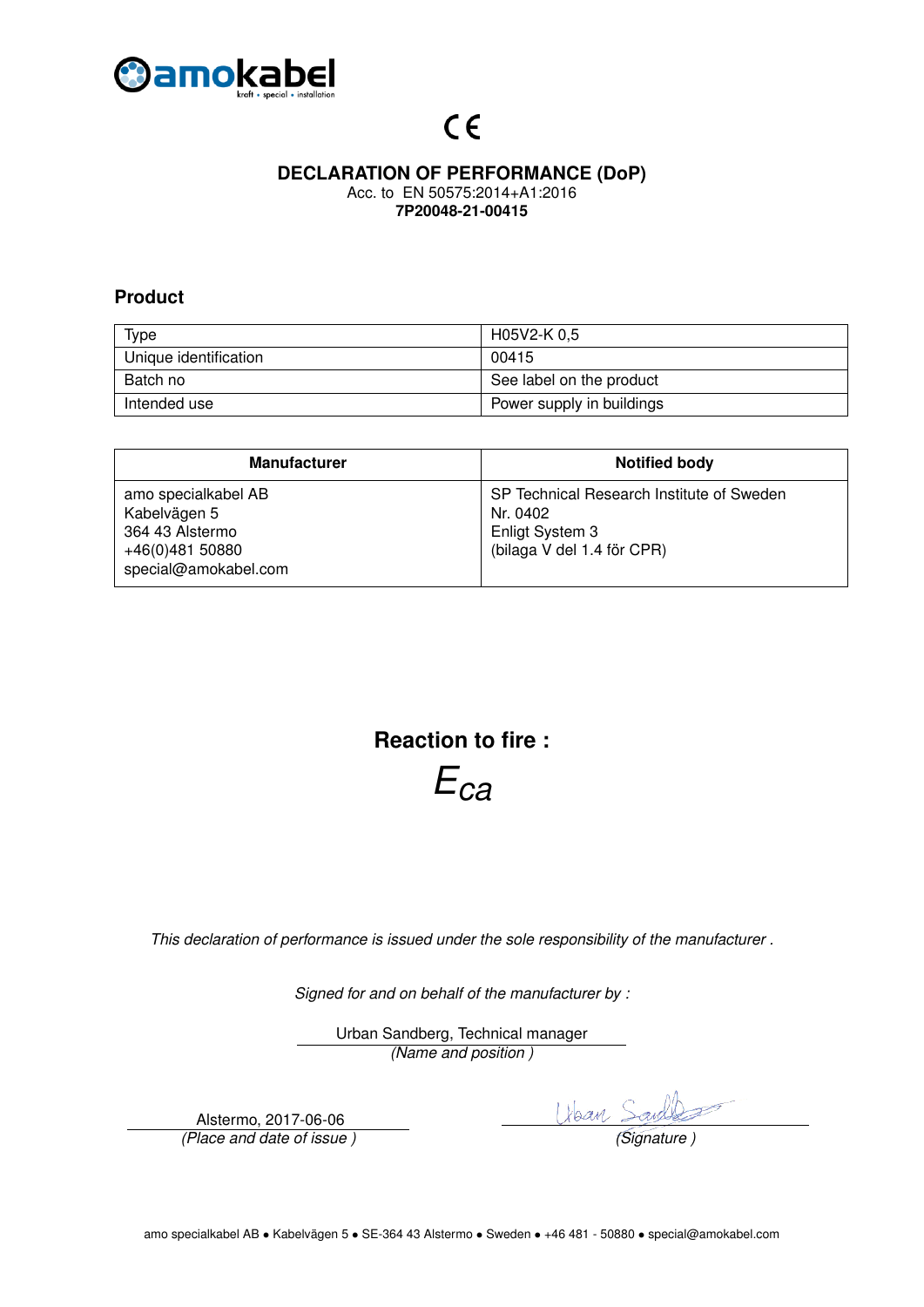

# $C \in$

### **DECLARATION OF PERFORMANCE (DoP)**

Acc. to EN 50575:2014+A1:2016 **7P20048-21-00416**

#### **Product**

| <b>Type</b>           | H05V2-K 0,75              |
|-----------------------|---------------------------|
| Unique identification | 00416                     |
| Batch no              | See label on the product  |
| Intended use          | Power supply in buildings |

| <b>Manufacturer</b>                                                                               | <b>Notified body</b>                                                                                   |
|---------------------------------------------------------------------------------------------------|--------------------------------------------------------------------------------------------------------|
| amo specialkabel AB<br>Kabelvägen 5<br>364 43 Alstermo<br>+46(0)481 50880<br>special@amokabel.com | SP Technical Research Institute of Sweden<br>Nr. 0402<br>Enligt System 3<br>(bilaga V del 1.4 för CPR) |

**Reaction to fire :**

*Eca*

*This declaration of performance is issued under the sole responsibility of the manufacturer .*

*Signed for and on behalf of the manufacturer by :*

Urban Sandberg, Technical manager *(Name and position )*

Alstermo, 2017-06-06

Alstermo, 2017-06-06<br>*(Place and date of issue )* The *Libean Sand Same*